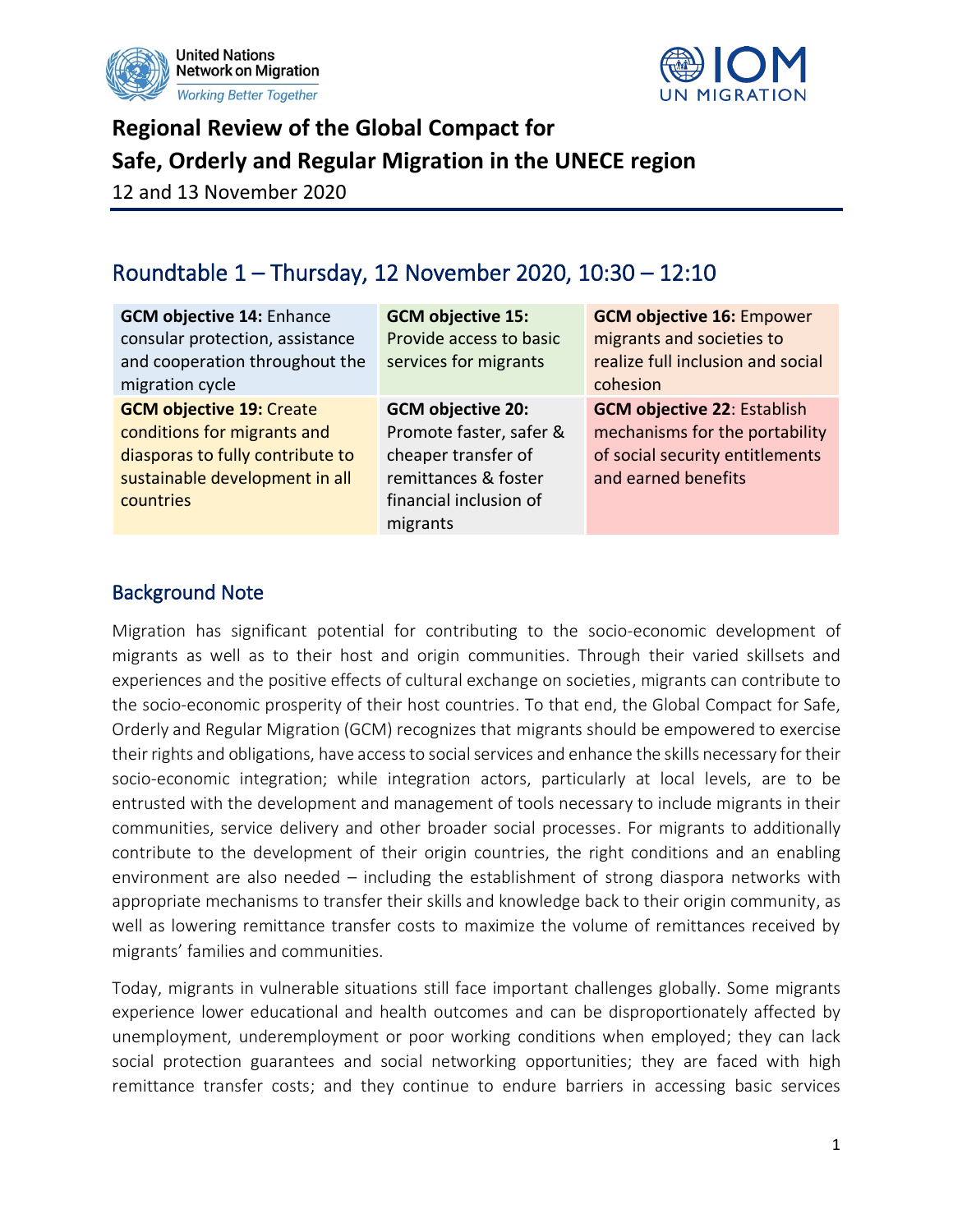



including to health, education at all levels, and housing. Migrants also tend to live in areas more prone to environmental stressors, and with more limited public services, all of which can impact their wellbeing, integration and social cohesion. All of these factors combined perpetuate social inequalities, bar migrants from reaching their full potential, lead to the underutilization of migrants' skills and contributions and can create inter-group tensions within communities and societies at large.

In a global pandemic context, these tensions have been further exacerbated and pre-existing inequalities have deepened, as economic resources have become scarcer and social infrastructure more fragile. COVID-19 has also negatively impacted origin countries' development prospects through, for example, reduced remittance volumes as a result of migrant workers abroad losing their jobs in the face of economic precarity, as well as increased returns of migrants into an already weak labour market in communities of origin. Yet, at the same time, the pandemic has also pointed to migrants' essential contributions to origin and host countries' crisis-response efforts as their labour in critical sectors. This includes health, agriculture, transport and food-processing industries – thus contributing positively to the response to the pandemic. This highlights that national and regional socio-economic recovery plans must ensure that migrants are duly included and are given the opportunity to contribute to recovery efforts, both in host and origin countries.

The GCM provides a cooperative international framework to support migration governance in overcoming the challenges associated with today's migration, in promoting migrants' health and wellbeing and strengthening the contribution of migrants to sustainable development. Progress towards the GCM's objectives will also accelerate achievement of the goals set out in the 2030 Agenda for Sustainable Development when appropriately integrated into development and sectoral policies. A comprehensive policy approach to integration and development should consider interlinkages between both policy areas and combine short-, mid- and long-term efforts to ensure that all migrants, regardless of migration status, have inclusive and equitable access to essential services, and to facilitate migrant integration, support broader social cohesion and catalyse their potential contributions to sustainable development. This calls for implementing the GCM's guiding principles, including those of a whole-of-government and whole-of-society approach to strengthen cooperation among national and local governance actors and foster innovative partnerships, including among public and private entities, civil society organizations, local authorities, non-governmental actors, consular services and migrant and diaspora associations.

This roundtable will provide a space to further discuss these ongoing challenges, share good practices on migrant integration and their contribution towards development, and brainstorm on effective ways to capitalize on existing opportunities, moving forward. This will also contribute to sharing of best practice on the GCM's Knowledge Platform and Connection Hub.

#### Guiding questions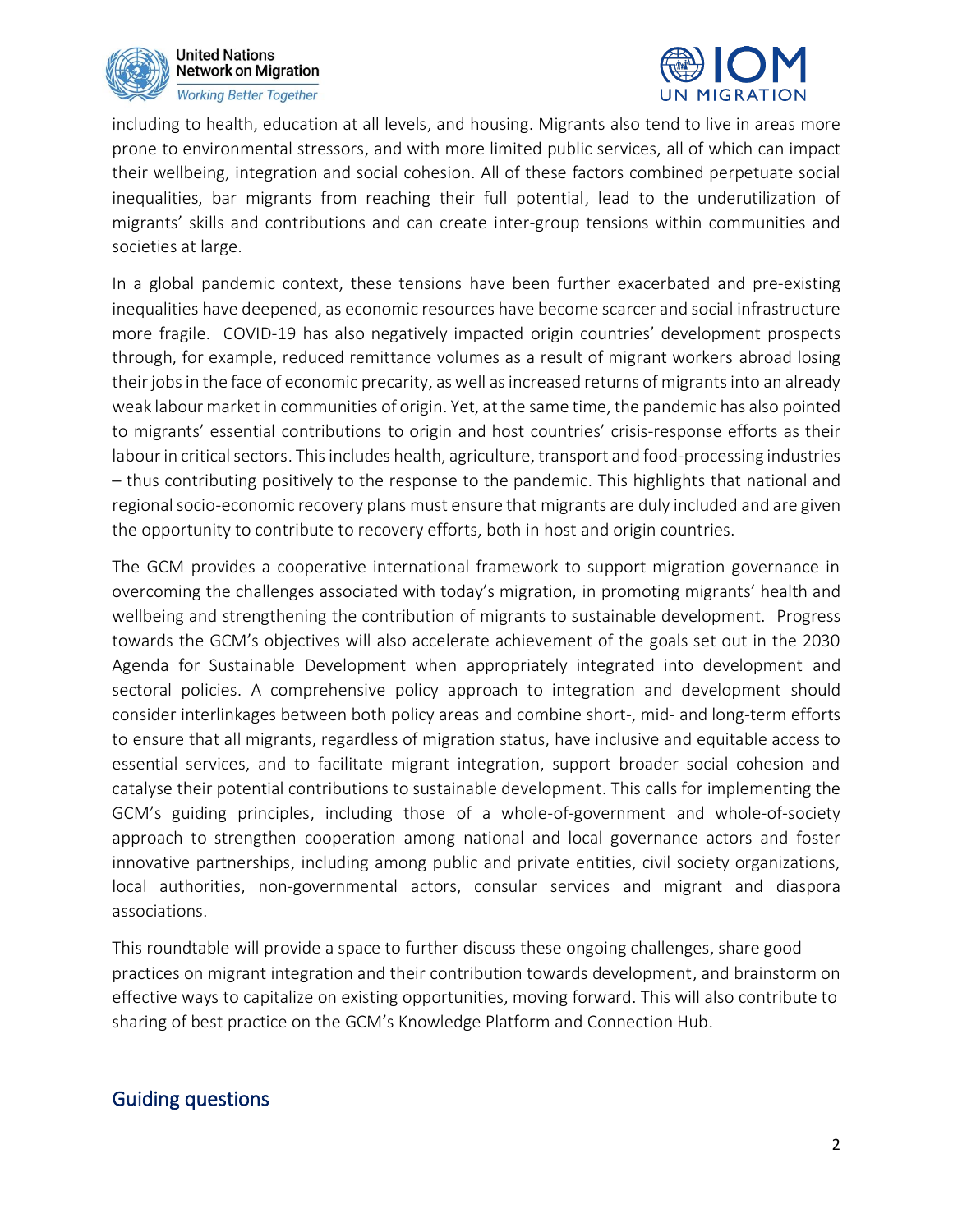



All guiding questions should be assessed through the prism of the GCM's guiding principles, particularly through the whole-of-government, whole-of-society approach, whilst also being gender-responsive and child-sensitive.

- 1. What has been the impact of the COVID-19 pandemic on the implementation of the GCM and more particularly of the 6 objectives of this roundtable?
- 2. What are some of the good practices identified at national or local level that support the mutual empowerment of migrants and/or local communities to realise migrants' inclusion in social, economic and/or civic processes? To what extent are these initiatives effective in empowering migrants and societies to realize full inclusion and social cohesion? (GCM Objective 16)
- 3. What are some of the key challenges identified with regards to ensuring equitable and inclusive access for migrants' to basic services? How has the pandemic impacted their access to essential services? How best can service-provision mechanisms be inclusive of migrants' needs (for example, through mainstreaming or by adopting targeted or hybrid approaches)? (GCM Objective 15)
- 4. What actions or structures are in place to engage and empower migrants and diaspora communities to contribute to sustainable development to both countries of origin and destination? What are some of the obstacles that migrants may still face in that respect? (GCM Objective 19)
- 5. What are the key challenges faced by migrants in sending or receiving remittances? How best to ensure that migrants are sufficiently included in digital and financial measures to foster the transfer of remittances at lower costs? What steps have been taken to facilitate the efficacy of money transfer providers and/or to reduce remittance transfer costs borne by migrants? (GCM Objective 20)
- 6. Do migrant workers have access to social protection in their host country or city and profit from the portability of social security entitlements and earned benefits in their countries of origin? Does this apply to migrant workers at all skills levels? How has the COVID 19 pandemic impacted access to social protections? How have the private sector, trade unions and other stakeholders been engaged in addressing concerns of migrant workers? Has any progress been made in legal and policy frameworks regulating social protection rights for migrants in your country? What are some of the key loopholes that remain in that area? (GCM Objective 22)